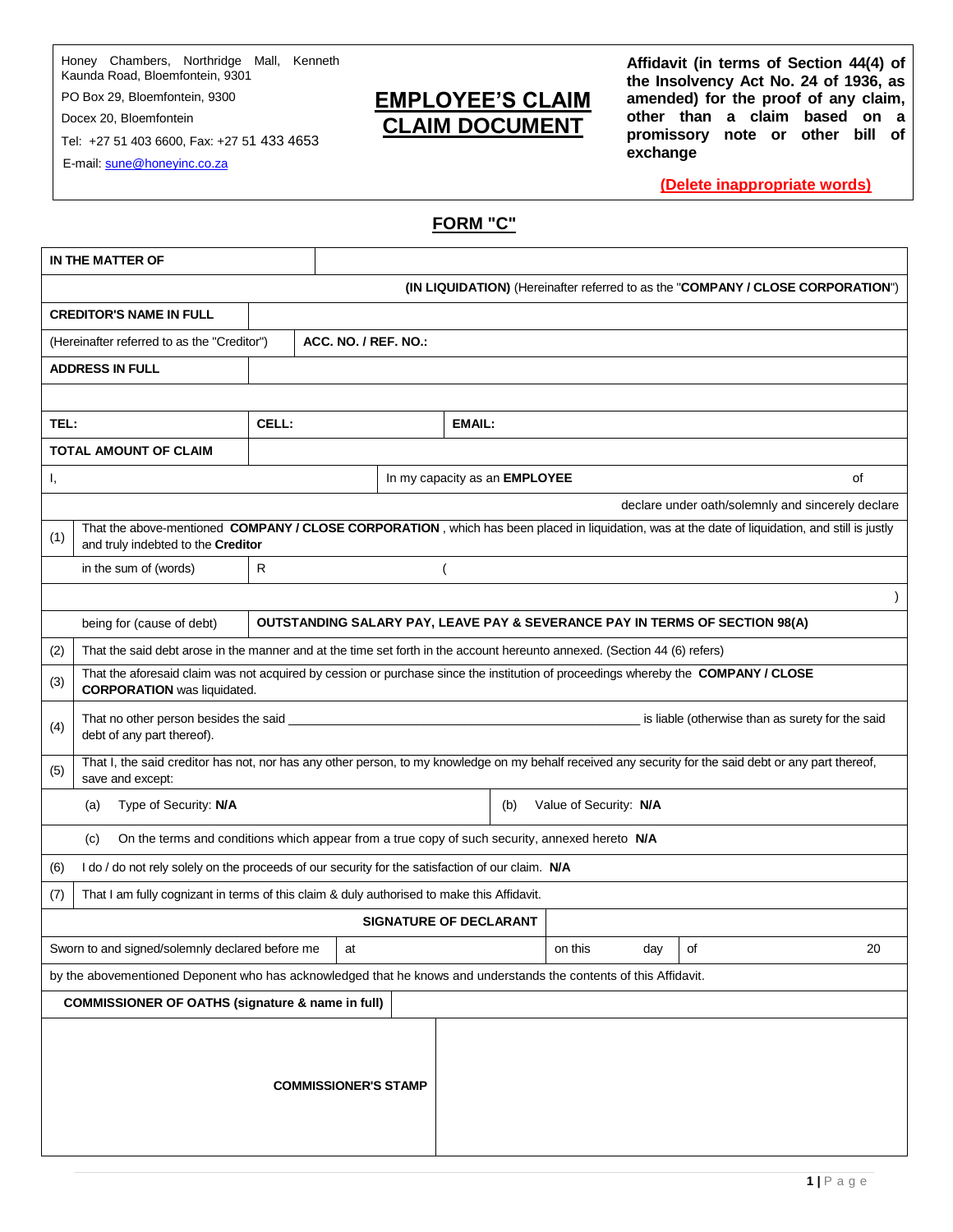## **STATEMENT SECTION 98A CLAIM**

| <b>AMOUNT DUE TO:</b>                                    |                  |                   |
|----------------------------------------------------------|------------------|-------------------|
| FROM:                                                    |                  |                   |
| AS ON DATE OF LIQUIDATION:                               |                  |                   |
|                                                          |                  |                   |
| <b>SALARY</b> (for period)                               |                  |                   |
|                                                          | <b>PREFERENT</b> | <b>CONCURRENT</b> |
| <b>SALARY</b>                                            |                  |                   |
| (UP TO A MAXIMUM OF R12 000.00)                          |                  |                   |
|                                                          |                  |                   |
| LEAVE (0 days due)                                       |                  |                   |
| (UP TO A maximum OF R4 000.00)                           |                  |                   |
| <b>SEVERENCE PACKAGE</b>                                 |                  |                   |
|                                                          |                  |                   |
| (UP TO A maximum OF R12 000.00)                          |                  |                   |
|                                                          |                  |                   |
| <b>YEARS SERVICE</b><br>1 week salary per YEAR FOR EVERY |                  |                   |
| <b>COMPLETED YEARS SERVICE</b>                           |                  |                   |
| $X \, R$                                                 |                  |                   |
|                                                          |                  |                   |
|                                                          |                  |                   |
| <b>TOTAL PREFERENT /</b>                                 |                  |                   |
| <b>CONCURRENT</b>                                        |                  |                   |
|                                                          |                  |                   |
| <b>TOTAL PREFERENT CLAIM</b>                             |                  |                   |
| <b>TOTAL CONCURRENT CLAIM</b>                            |                  |                   |
|                                                          |                  |                   |
| <b>TOTAL CLAIM</b>                                       |                  |                   |